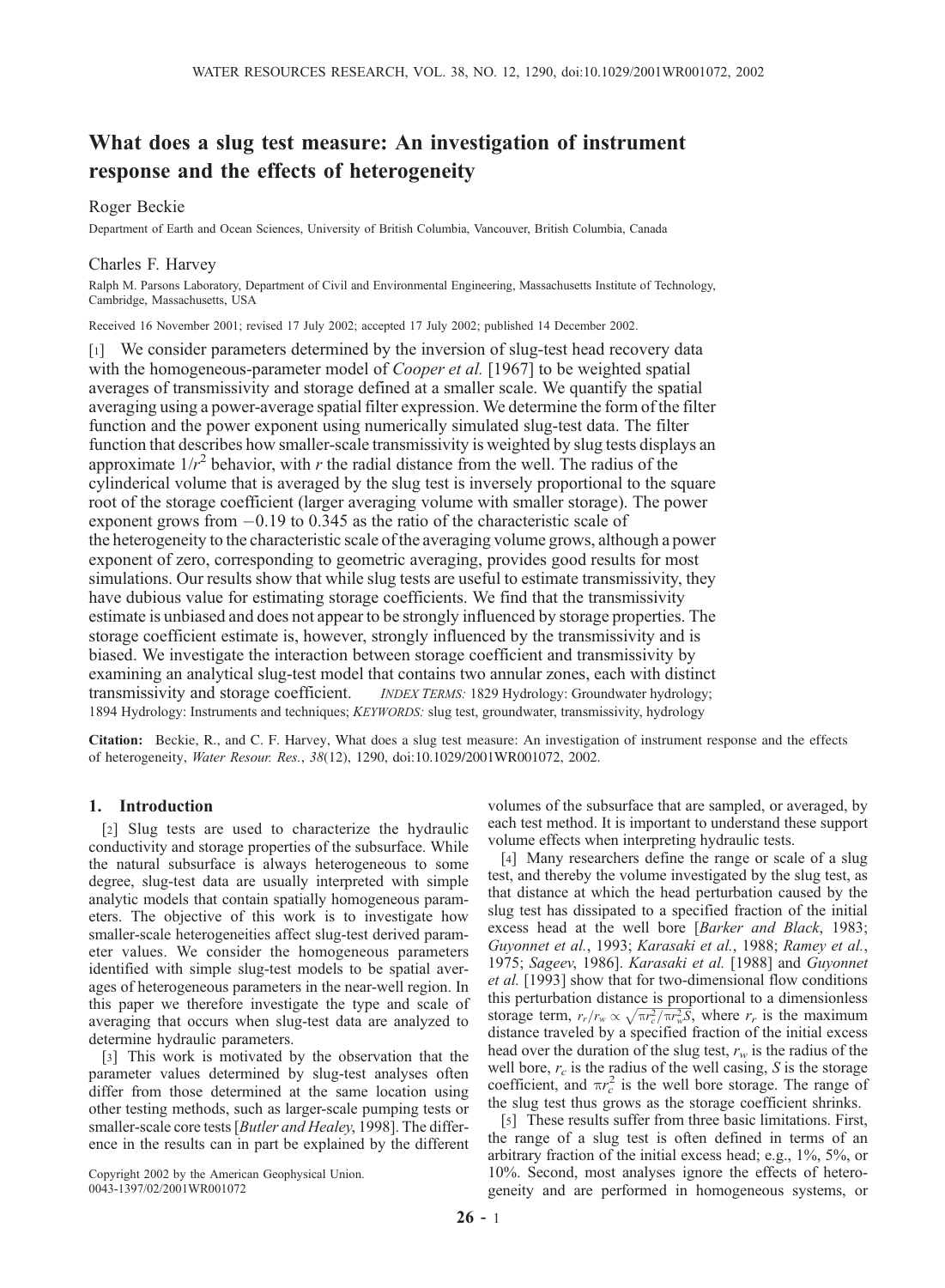systems with idealized heterogeneities (e.g., annular heterogeneities or low-permeability skins). Third, the range does not provide information about the relatively greater influence on the measured properties of the subsurface near the well compared to those of the subsurface farther away from the well.

[6] Harvey [1992] conducted Monte Carlo simulations of slug tests in three-dimensional realizations of random hydraulic conductivity fields to find the radius of a cylinder around the well, and the power averaging within the cylinder, that gave the best agreement between the estimated conductivity from the slug test and that computed by volume averaging within the cylinder. He found that: (1) The volume measured by a slug test was well approximated The volume measured by a slug test was well approximated<br>by  $r_c/\sqrt{S}$ , in agreement with the perturbation distance described above. (2) The type of averaging within the cylinder varied from near the geometric mean for twodimensional systems, to larger values for some three-dimensional systems. (3) Conductivity estimates obtained simultaneously with specific storage estimates reflected the actual conductivity within a much larger volume than when the conductivity was estimated alone by specifying the specific storage to the true value. (4) Estimated specific storage values reflected near-well conductivity values, and hence were quite variable and biased to be larger than the true specific storage values because of larger effective conductivity near the well. These results were all predicated on the assumption that the slug-test estimated parameters are affected equally by all conductivity values within a cylinder of finite radius, but abruptly insensitive to conductivity beyond this radius. Our analysis, based upon a spatial filtering approach, addresses the limitations of earlier studies. The essential contribution we make is to determine the spatial filter functions that best reproduce the transmissivity and storage determined by analyzing slug-test data with a simple homogeneous-parameter model.

[7] Our paper begins with a review of the spatial filtering concept and how it applies to hydraulic well testing. We then discuss the numerical methods we use to simulate slug tests and determine the spatial filter functions. We first present filter functions computed using a sensitivity method in systems with homogeneous parameters. We show that the support volume of the filter function, and therefore the scale of a slug test, depends upon the storage parameter  $\sqrt{\pi r_c^2/\pi r_w^2 S}$ . We next use a deconvolution approach to examine systems with heterogeneous aquifer transmissivity and spatially uniform storage coefficient. We investigate a spatial power law filter for heterogeneous transmissivity fields, and the effect of heterogeneity length scales upon the value of the power exponent. We do not consider the case of spatially heterogeneous storage coefficient. Indeed, storage properties are thought to be less variable than transmissivity [*Dagan*, 1989, p. 163], and the head in the slug well is much less sensitive to aquifer storage than to transmissivity [*McElwee et al.*, 1995a].

## 2. Methodology

[8] We use a simulation approach to investigate the relationship between smaller-scale hydraulic parameters and the parameters that are measured by a slug test. We simulate slug test data in homogeneous and heterogeneous systems using a two-dimensional numerical flow model,

which we call the aquifer model. We determine slug-test measured hydraulic parameters by fitting the aquifer model data with a one-dimensional uniform-parameter slug-test model. We relate the parameters of the two-dimensional aquifer model (small-scale parameters) to the slug-test measured parameters using a spatial filter.

#### 2.1. Spatial Averaging Under Steady Radial Flow

[9] The approach we take follows closely upon the work of Desbarats [1992], who examines the spatial averaging of transmissivity under conditions of steady state, two-dimensional radial flow toward a well, such as occurs during a constant discharge test. Motivated by bounds derived by Cardwell and Parsons [1945], Desbarats [1992] proposes a weighted geometric spatial average  $T_A$  over a region A as an approximation for the effective transmissivity in that region:

$$
\ln T_{A_r} = \frac{1}{W_A} \int_A \frac{y(x)}{r^2(x)} dA,
$$
\n(2.1)

where x is the spatial coordinate,  $y(x) = \ln T(x)$  is log transmissivity and for a region of area of A,  $W_a = \int_A \frac{dA}{r^2(x)}$ . Desbarats [1992] defines the effective transmissivity as that transmissivity determined by the analysis of drawdown in the pumping well using either one of two simple analytical radial flow models. In a set of numerical Monte Carlo experiments, the transmissivity determined using the spatial averaging formula provides excellent agreement with both effective transmissivities.

[10] To extend these results to three-dimensional flow, Desbarats [1994] introduces a generalized weighted power average of hydraulic conductivity  $K_{\mathcal{V}}$  as an approximation for the effective conductivity  $K_E$  determined by the analysis of drawdown from a steady state constant discharge test,

$$
K_V^{\omega} = \frac{1}{W} \int_V \frac{\kappa^{\omega}(x)}{r^2(x)} dV, \qquad (2.2)
$$

where *V* is a drainage region,  $\omega$  is a power exponent,  $\kappa$  is the where *v* is a trainage region,  $\omega$  is a power exponent,  $\kappa$  is the hydraulic conductivity and  $W = \int_V \frac{dV}{r^2(x)}$ . The essential difference between (2.1) and (2.2) is the power exponent  $\omega$ , which accounts for dimensionality effects. By expanding  $\kappa^{\omega}$ in a Taylor series, Desbarats [1994] approximates (2.2) by

$$
\ln K_V \approx \psi_V + \frac{\omega}{2} \frac{1}{W} \int_V \frac{\left(\psi(x) - \psi_V\right)^2}{r^2(x)} dV,\tag{2.3}
$$

where  $\psi(x) = \ln \kappa(x)$  and  $\psi_y = \frac{1}{W}$ R  $V \frac{\psi(x)}{r^2(x)} dV$ . This relationship allows *Desbarats* [1994] to develop a geostatistical model that relates the effective conductivity of the drainage region to the conductivity at the well.

#### 2.2. Spatial Filtering Approach

[11] Similar to *Desbarats* [1992, 1994], we conceive of a slug-test measured parameter,  $Z(x)$  (either storage S or transmissivity T to be a weighted spatial average of  $z(x)$ , the corresponding parameter defined at a smaller scale. This weighted spatial averaging can be mathematically represented as a spatial-filtering operation [*Beckie*, 2001],

$$
Z^{\omega}(x) = \int_{V} \mathcal{G}(x - x') z^{\omega}(x') dx', \qquad (2.4)
$$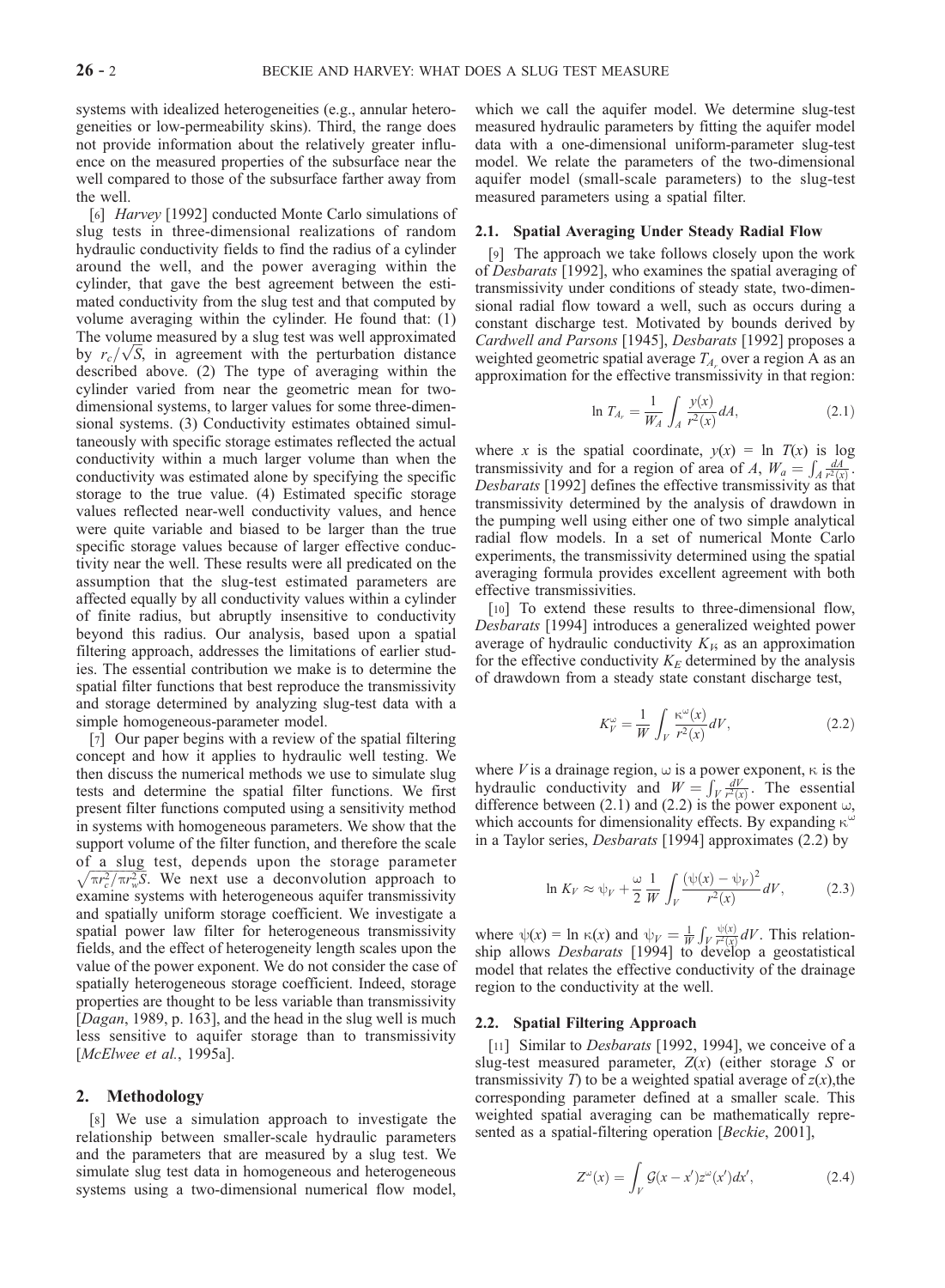here written as a nonlinear filter using a power exponent w. The value of the filter function  $\mathcal G$  is the weight given to the smaller-scale property in the spatial average. The support volume can be thought of as that volume where the filter function has significant weight. In this framework, (2.1) and (2.2) can be viewed as linear and poweraverage spatial filters where the parameters defined at a smaller scale, y and  $\kappa^{\omega}$  are filtered with filter functions that decay as  $r^{-2}$  away from the well. In (2.4) and (2.2), the smaller-scale properties are averaged arithmetically when  $\omega = 1$ , harmonically when  $\omega = -1$  and geometrically when  $\omega \rightarrow 0.$ 

[12] Because the hydraulics of slug-tests are transient, our analysis differs from Desbarats' analysis of steady state flow to a well in that we must consider both the estimates of T and S, and the potential relation between these estimates. In addition, for the slug test  $T$  and  $S$  can only be estimated through an inverse procedure whereas transmissivity and conductivity can be directly estimated using the steady state analytical models for two- and three-dimensional radial flow, respectively.

[13] Following *Desbarats* [1994], we also consider an approximation of (2.4) that relates smaller-scale transmissivity to  $T_{meas}$  the transmissivity determined by the inversion of slug test data,

$$
\ln T_{meas} \approx Y_V + \frac{\omega}{2} S_V^2,\tag{2.5}
$$

where  $Y_V = \int_V \mathcal{G}(x - x')v(x')dx'$  is a spatially averaged log where  $T_V = J_V g(x - x) y(x) dx$  is a spatially averaged to g<br>transmissivity, and  $S_V^2 = \int_V \mathcal{G}(x - x') (y(x') - Y_V)^2 dx'$  is a spatially filtered variance of log transmissivity [see Desbarats, 1994, equations  $(10)$  – $(13)$ ]. This approximation of the nonlinear filter (2.4) can be used to develop a geostatistical model such as described by Desbarats [1994] (note that the approximation is linear in  $\omega$  but nonlinear, through the  $S^2$ <sup>1</sup> term, in log transmissivity). We do not pursue a geostatistical model in this paper, but show later that the values of the power exponent determined using the approximation (2.5) agree closely with those determined using the nonlinear filter (2.4).

#### 2.3. Slug-Test Models

[14] The most common analytic models used to interpret slug tests are the Hvorslev [1951], the Bouwer and Rice [1976], and the *Cooper et al.* [1967]. The properties, application and extension of these basic models are presented by a number of authors [Barker and Black, 1983; Bouwer, 1989; Brown et al., 1995; Butler and Healey, 1998; Butler et al., 1996; Chirlin, 1989; Dagan, 1978; Dax, 1987; Demir and Narasimhan, 1994; Faust and Mercer, 1984; Harvey, 1992; Hyder and Butler, 1995; Hyder et al., 1994; Karasaki et al., 1988; McElwee et al., 1995a, 1995b; Moench and Hsieh, 1985; Novakowski, 1989; Pandit and Miner, 1986; Peres et al., 1989; Ramey et al., 1975; Sageev, 1986; Wang, 1995; Widdowson et al., 1990; Yang and Gates, 1997; Zlotnik, 1994]. We focus on slug tests in perfectly confined aquifers with fully penetrating wells. *Chirlin* [1989] reviews the applicable models and concludes that the Cooper et al. [1967] method most accurately represents the physical processes. In particular, the Bouwer and Rice [1976] and Hvorslev [1951] models employ approximations to account for the effects of elastic storage [Brown et al., 1995; Chirlin, 1989; Demir and Narasimhan, 1994]. Accordingly, we use the Cooper et al. [1967] slug-test model as the basis for our analysis of slug tests in perfectly confined aquifers with fully penetrating wells.

[15] The *Cooper et al.* [1967] slug-test model is defined by the following boundary-value problem,

$$
\nabla \cdot (T \cdot \nabla h) = S \frac{\partial h}{\partial T}, r \ge r_w,
$$
\n(2.6)

$$
\int_{0}^{2\pi} T \frac{\partial h}{\partial r} r d\theta = \pi r_c^2 \frac{dH_{wb}}{dt}, r = r_w,
$$
\n(2.7)

$$
h(r_w, t) = H_{wb}(t),
$$
\n(2.8)

$$
H_{wb} = H_{wb}(0), t = t_0, r = r_w \tag{2.9}
$$

where h is the hydraulic head,  $H_{wb}$  is the head in the well bore  $H_{wb}(0)$  is the initial excess head and t, r, and  $\theta$  are time, radial and angular coordinates. Jaeger [1940, 1955] first published analytic solutions for these equations, which in his case are applied to thermal slug tests that are used to estimate thermal conductance and heat capacity of the ocean floor. Cooper et al. [1967] then introduced the solution to the groundwater literature.

#### 2.4. Filter Function Identification

[16] In this work, we first identify the filter function  $G$ using a sensitivity approach, and then identify the power exponent  $\omega$  using a deconvolution method [*Beckie*, 2001]. While it may be theoretically more desirable to estimate both simultaneously, we find that a two-step approach is more practically implemented. Indeed, we first determine the filter function  $G$  for the case when the smaller-scale transmissivity field is spatially homogeneous. The identified filter function  $G$  then can be thought of as the function that is applicable to the case of weak heterogeneities in a homogeneous background. Note that when the smallerscale field is homogeneous, the power exponent  $\omega$  has no effect and can be set to one. We show later that the filter function identified using homogeneous properties can be applied to transmissivity fields with strong heterogeneities  $(\hat{S}_V^2 \text{ up to } 7.9).$ 

[17] We use a deconvolution (or regression) method to determine the power exponent  $\omega$  for heterogeneous fields. To do this, we fix the filter function to the function identified in the previous step using the sensitivity method with homogeneous parameters. We assume that  $\omega$  is dependent upon the correlation structure of the underlying smaller-scale parameter field, but that the filter function  $G$ is independent of this structure. Later, we evaluate these assumptions a posteriori by cross plotting slug-test measured parameters against those parameters determined using the spatial filter expression.

[18] In application of the spatial filters to field estimation problems, the detailed structure of the smaller-scale parameter field will not be known. In that situation, one can only hope that the spatial filter is relatively insensitive to the unknown details of the parameter fields. We show later that this appears to be true for relatively unstructured hetero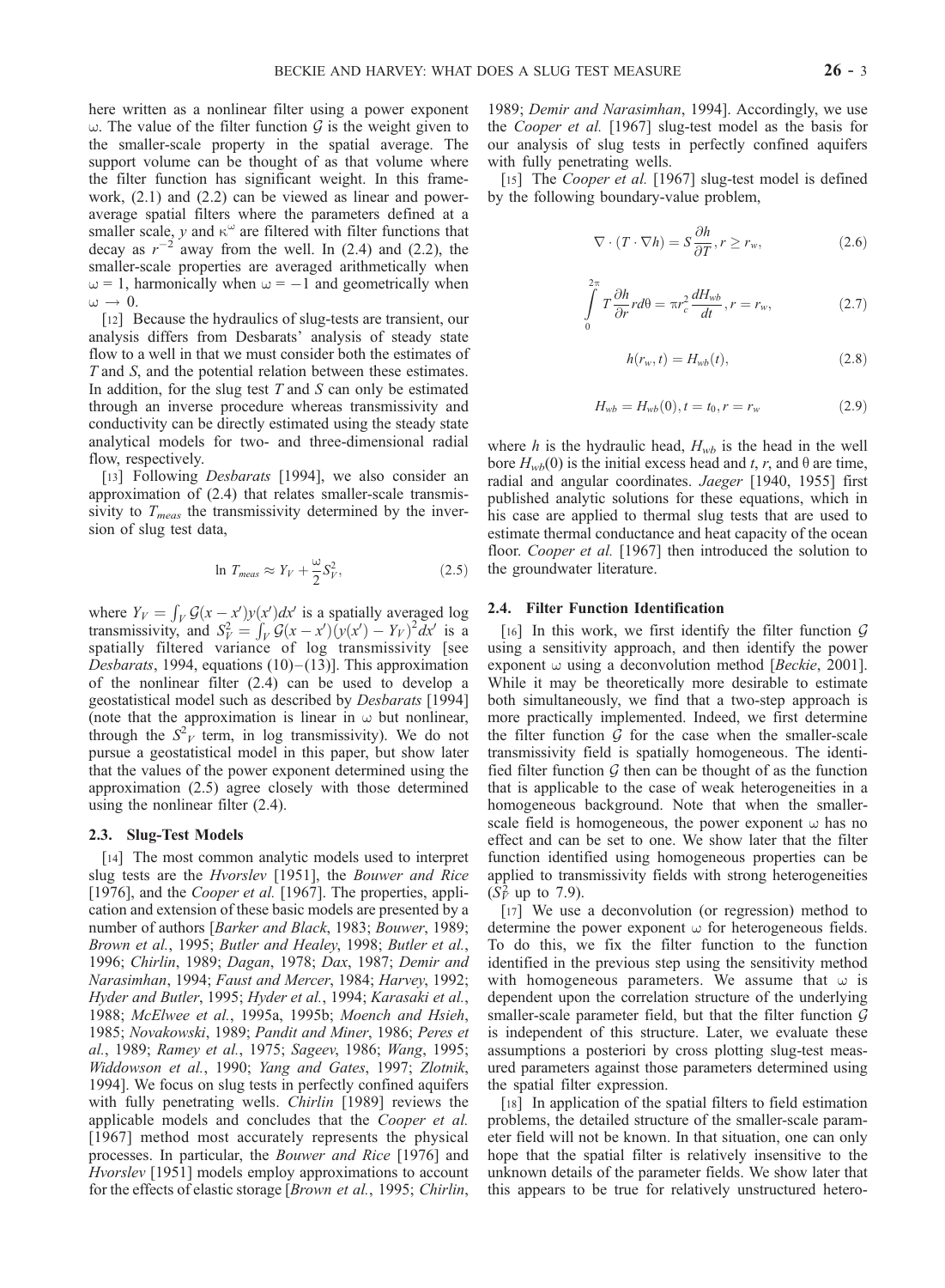geneity. Large-scale organized heterogeneities, such as high conductivity channels or fractures, are often revealed in the head-recovery data, which deviates very strongly from a homogeneous-aquifer (ideal) response. If a strongly nonideal response is observed, it would be imprudent to attempt to interpret the data with a homogeneous-parameter model, or to apply a spatial filter based upon such a model.

## 2.4.1. Sensitivity Method

[19] The sensitivity method that we use is presented by Beckie [2001], so we provide only a brief description here. We must define: (1) the smaller-scale model that we use to simulate the real-world slug-test, (2) the larger-scale model that we use to interpret the slug-test data, and (3) how we determine the larger-scale model parameters that best fit the slug-test data (the inverse method).

[20] We simulate slug-test head recovery data numerically in two-dimensional aquifers with either homogeneous or heterogeneous parameters. We solve the boundary value problem given by equations  $(2.6)$ – $(2.9)$  using a numerical method that we describe later. We call this the smallerscale model or the aquifer model, and denote the head solution  $h(x, t; z)$ , where h is the small-scale head and z is a  $2nb \times 1$  vector of aquifer-model parameters (e.g., transmissivity and storage in each of nb gridblocks of a numerical model).

[21] We interpret the head-recovery data with what we call the slug-test model or larger-scale model. This model is again given by equations  $(2.6)$  –  $(2.9)$ , now, however, with T and S spatially uniform. We denote the solution to this model  $H(x, t; \mathbf{Z})$ , where H is the large-scale head, and **Z** is a  $2 \times 1$  vector of slug-test model parameters.

[22] If we specify the small-scale model parameters z, then we can simulate the head recovery in the well at *nt* time steps  $h(x_w, t_i; \mathbf{z})$ ,  $i = 1, \ldots, nt$ , where  $x_w$  is the position of the well and  $t_i$  is the time at the end of time step i. We can then determine slug-test measured parameters from the headrecovery data as the parameters Z that minimize the following least squared error objective function,

$$
(\mathbf{h} - \mathbf{H}(\mathbf{Z}))^T \mathbf{W} (\mathbf{h} - \mathbf{H}(\mathbf{Z})), \tag{2.10}
$$

where **h** is an  $nt \times 1$  matrix containing the well bore head computed at nt times using the smaller-scale model with parameters z, and  $H(Z)$  is a  $nt \times 1$  matrix containing the well bore head computed at *nt* times using the slug-test model with parameters Z, W is a weighting matrix and superscript  $T$  indicates matrix transpose. In this paper, all results are obtained with the weighting matrix set to the identity matrix, and with time steps separated by equal intervals of log time.

[23] As we employ numerical models, it is appropriate to develop a discrete, finite-dimensional filter relating the 2nb  $\times$  1 vector of smaller-scale parameters **z** to the 2  $\times$  1 vector of slug-test measured parameters Z. Such a filter is written with a 2  $\times$  2*nb* filter matrix G

$$
Z = Gz, \tag{2.11}
$$

(see equation (2.4)). As we consider power averages of transmissivity and not storage coefficient, it is convenient to use transmissivity to the power  $\omega$  and storage coefficient in (2.11), such that  $z = \begin{Bmatrix} \tau^* \\ s \end{Bmatrix}$  and  $Z = \begin{Bmatrix} T^* \\ S \end{Bmatrix}$ , where  $\tau$  and  $s$  are

transmissivity and storage coefficient defined at the smaller scale. For the case of geometric averaging of transmissivity, filter matrix then can be partitioned into 4 submatrices  $G = \begin{bmatrix} G_W & G_W \\ G_{SV} & G_W \end{bmatrix}$ . Each submatrix can be interpreted as an *nb*gridblock discretization of a filter function relating parameters from the gridblocks of the smaller-scale model to the slug-test-measured parameters. For example,  $G_{SY}$ relates smaller-scale log transmissivity to the slug-test measured storage coefficient.

[24] Using a sensitivity approach, Beckie [2001] develops an expression for  $G$  in (2.11) for the case when the power exponent  $\omega$  is equal to one,

$$
\mathbf{G} = \left[ \mathbf{F}^T \mathbf{W} \mathbf{F} \right]^{-1} \mathbf{F}^T \mathbf{W} \mathbf{f}.
$$
 (2.12)

where  $[\mathbf{F}]_{ii} = [\partial H(x_w, t_i; Z_b)]/(\partial Z_i)$  and  $[\mathbf{f}]_{ii} = [\partial h(x_w, t_i; z_b)]/(\partial Z_i)$  $(\partial z_i)$  are the slug-test and aquifer model sensitivities. The value of  $[G]_{ii}$  can be interpreted as the influence of a perturbation in the value of an aquifer model parameter z in gridblock j from some base-case upon the slug-test model parameter  $Z_i$ . We determine the model sensitivities f and F in the filter expression (2.12) using the discrete adjoint-state theory of Townley and Wilson [1985]. We verify the derivatives by comparison to brute-force finite differences and to the results of McElwee et al. [1995a]. Having determined the filter function G using a sensitivity method, we next determine the power exponent  $\omega$  using a deconvolution approach.

#### 2.4.2. Deconvolution Method

[25] We first generate an ensemble of smaller-scale log transmissivity fields having a specified statistical structure. We then simulate slug-test head recovery data in each realization using the numerical methods described in the next section. We then invert the head recovery data as described above (equation 2.10), to yield  $Y_{meas}$  and  $S_{meas}$ , the slug-test measured log transmissivity and storage. For each ensemble of smaller-scale log transmissivity fields, we determine one power exponent  $\omega$  for the nonlinear filter expression (2.4) and one value of  $\omega$  for the linearize filter expression (2.5).

[26] To determine  $\omega$  for the nonlinear filter expression (2.4), we fix the filter functions G to those that we determined using the sensitivity method with homogeneous parameters, and then choose that  $\omega$  which minimizes the fitting error in the specified ensemble of realizations

$$
\sum (Y_{meas} - Y(\omega))^2, \qquad (2.13)
$$

where  $Y(\omega)$  is the log transmissivity determined using the spatial filter (2.11) and the sum is over all members of the ensemble. We evaluate the derived filter a posteriori by cross plotting  $Y_{meas}$  versus  $Y(\omega)$  for several values of  $\omega$ , including the optimal value, which is the value of  $\omega$  that minimizes  $(2.13)$ .

[27] To determine  $\omega$  for the approximate filter expression (2.5), we follow the approach described by Desbarats [1994]. For each realization of log transmissivity from an ensemble of fields, we compute the log transmissivity spatial average  $Y_V$  and variance  $S_V^2$  and substitute them into the approximate filter expression (2.5), along with the log transmissivity determined for that realization by fitting the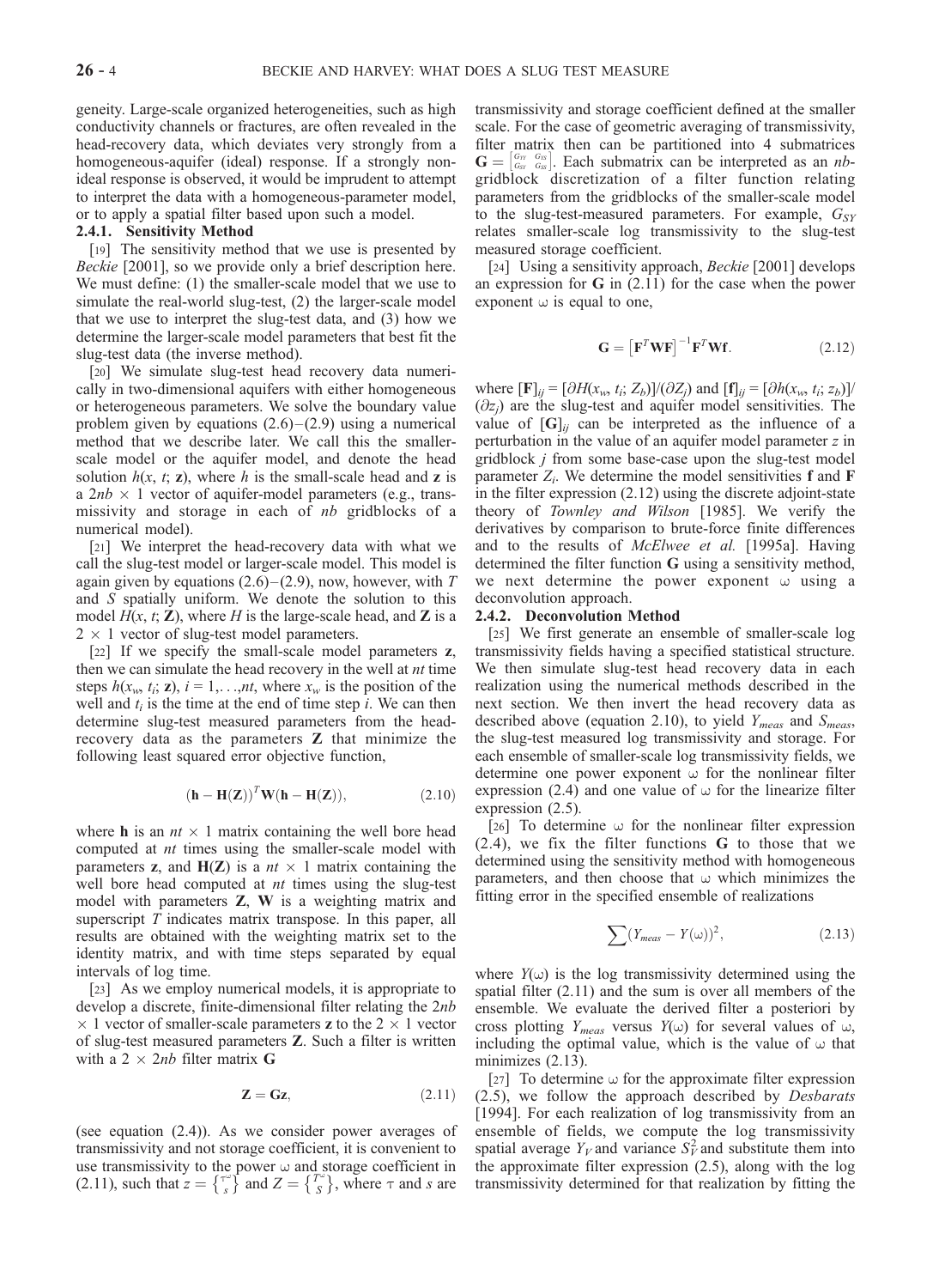recovery data using  $(2.10)$ , and solve for  $\omega$ . We average the values of  $\omega$  over all realizations to define the optimal value for the ensemble.

## 2.5. Numerical Methods

[28] We discretize the aquifer flow model using a standard radial-coordinate, implicit in time, finite-volume approach, similar to that used by Brown et al. [1995]. We place the nodes within the gridblocks according to the geometry embedding theory of Narasimhan [1985]. The well bore is simulated as gridblocks with transmissivity 5 orders of magnitude larger than the highest values found in the mesh and a storage coefficient of  $\overline{r_c^2}/r_w^2$ . In addition, we compute inter-gridblock conductances using the averaging approach also presented by Narasimhan [1985]. In all simulations in this paper, the grid has 81 gridblocks in the angular direction and 81 gridblocks in the radial direction. The radial dimension of the gridblocks grows geometrically away from the well bore such that  $\Delta r_i = a \Delta r_{i-1}$ , where  $\Delta r_i$ is the radial dimension of gridblock  $i$ , with  $i$  increasing away from the borehole, and where  $a$  is a geometric factor, which depends upon the storage coefficient. Constant-head boundary conditions are assigned to the outer boundary. For each value of storage, trial and error simulations were used to determine an appropriate position for the outer boundary (and the value of the factor  $a$ ) such that when the constant head boundary condition is replaced by a zero-flux condition, the head in the well bore changes by less than 1 part in 10,000 at any time step.

[29] We also numerically solve the one-dimensional Cooper et al. [1967] model with spatially homogeneous parameters (our so-called slug test model). We use the slugtest model to invert the head recovery data generated from the aquifer model and thus determine the slug-test measured parameters. We use a high accuracy one-dimensional radial discretization, a fine time discretization and the same finitevolume method with geometry embedding and grid blocks that grow in size away from the well bore that we use for the aquifer model.

[30] We generate heterogeneous log transmissivity fields for the radial grids using a method described in Appendix A. With variable-sized gridblocks in the radial mesh, it is not possible to avoid complex support-scale effects when generating the fields. When gridblock sizes vary, geostatistics such as integral scale and spatial variance are not well defined. Accordingly, the correlation properties of the generated fields only approximate the target values of the corresponding single-support scale fields. Nevertheless, the relative magnitude of correlation properties of the single support-scale fields should be preserved using our methods and should therefore not affect our conclusions about the role of correlation scale on the value of the power exponent  $\omega$ .

### 3. Results

#### 3.1. Homogeneous Aquifer

[31] We first present the filter functions determined when the two dimensional aquifer is homogeneous. The homogeneous-parameter filter functions are symmetric with respect to the angular coordinate direction and thus are plotted versus dimensionless radial distance  $r/r_w$ . The YY, SS, SY, and YS filter functions are plotted in Figures 1 – 4 Part ''a''



the pumping well, so only a profile is shown here. Each filter is labeled by the storage coefficient used to determine the filter. (a) Amplitude of the filter function plotted versus dimensionless radial distance from the well,  $r/r_{w}$ . Negative values at small radius for the  $S = 10^{-1}$ ,  $10^{-2}$ ,  $10^{-3}$  and  $10^{-4}$ filters are not plotted on the log scale. An  $r^{-2}$  trend line is also plotted. As storage decreases the filters approach the steady state  $r^{-2}$  behavior presented by *Desbarats* [1992]. (b) Integrated filter weight,  $\int_{r_w}^r G(r') 2\pi r' dr'$  versus dimensionless radial distance from the well.

of each figure shows the filter amplitude and part b shows integrated filter weight, where the integrated weight at distance r is equal to  $\int_{r_w}^r G(r') 2\pi r' dr'$ . In each figure, we label the filter functions with the storage coefficient used to determine the function. The YS filter functions have been made dimensionless by multiplying by  $-S/\log_{10}T$  and SY filter functions have been made dimensionless by multiplying by  $log_{10}T/S$ .

[32] The support volume of the slug test can best be appreciated by examining the integrated filter weights in the "b" panels of Figures  $1-4$ . The range of the slug test is that

 $10^{-1}$  $10^{-2}$ 

 $10^{-3}$ 

 $10^{-4}$ 

 $10^{\circ}$ 

 $10^{-2}$ 

 $10^{-3}$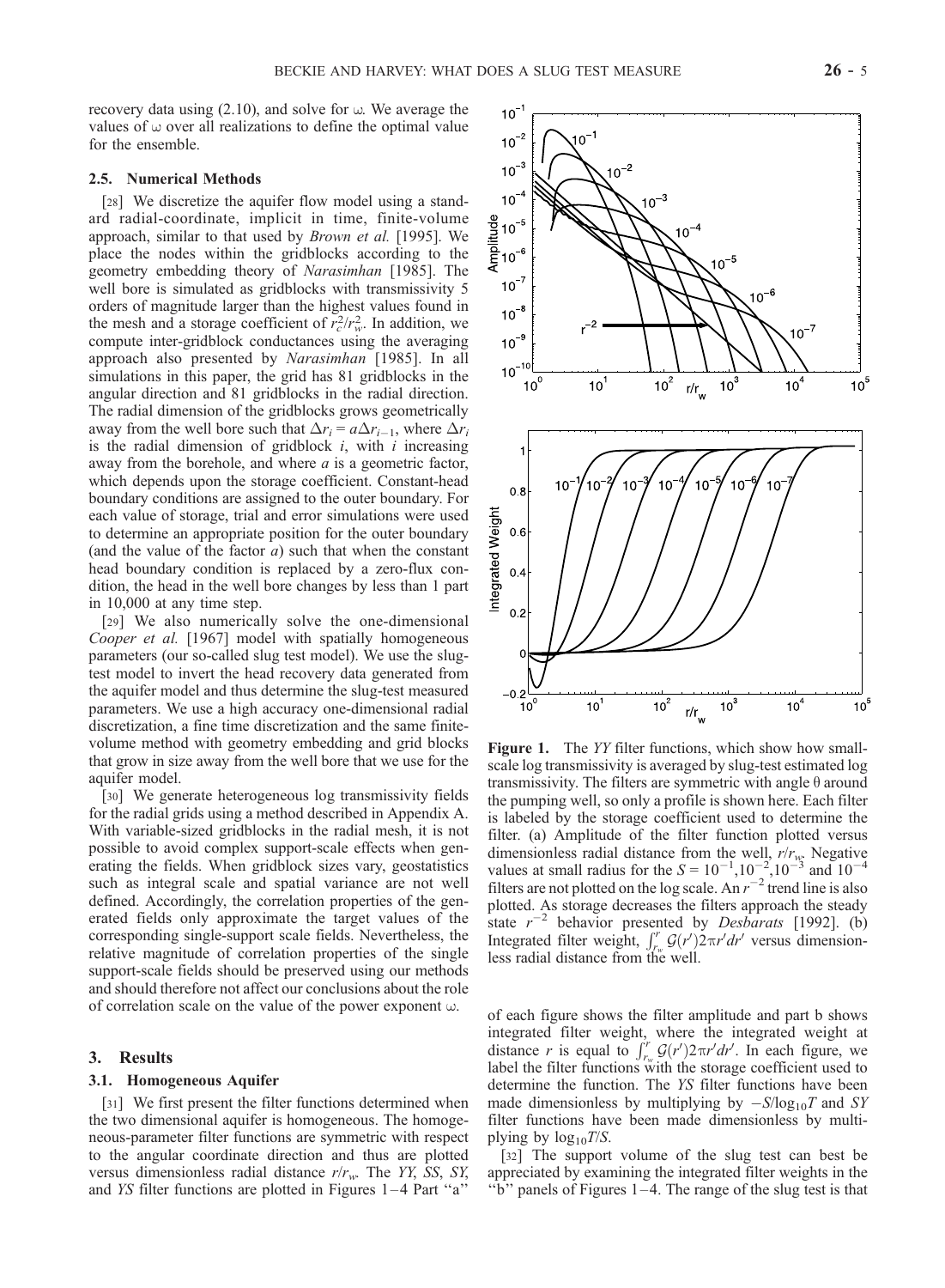

Figure 2. The SS filter functions, which show how smallscale storage coefficient is averaged by slug-test estimated storage coefficient. The filters are symmetric with angle  $\theta$ around the pumping well, so only a profile is shown here. Each filter is labeled by the storage coefficient used to determine the filter. (a) Amplitude of the filter function plotted versus dimensionless radial distance from the well,  $r/r_w$ . An  $r_c^{-0.5}$  trend line is also plotted. (b) Integrated filter weight,  $\int_{r_w}^{r} G(r') 2\pi r' dr'$  versus dimensionless radial distance from the well.

distance where the integrated weight reaches a constant plateau at large  $r/r_w$ . The subsurface outside of that range does not affect the parameter measured by the slug test. In Figure 5 we plot the ranges of the YY filter versus  $\bar{S}^{-0.5}$ . We also plot from Guyonnet et al. [1993] the distances at which a head perturbation at the well dissipates to either 1% or 5% of its initial value. The slug-test range is bounded by these two dissipation distances.

[33] The total integrated weight of the filter indicates whether there is bias in the slug-test parameter estimation. The plateau values of the YY filter functions (Figure 1b) are between 1.001 and 1.004, indicating that these filters are essentially mean preserving.

[34] It is interesting that as the storage coefficient decreases, the YY filter functions in Figure 1 approach the

 $r^{-2}$  weighting proposed by *Desbarats* [1992] for steady state flow conditions. However, near the well bore at  $r/r<sub>w</sub> = 1$ , the *YY* filter functions for  $S = 10^{-1}$ ,  $S = 10^{-2}$ ,  $S = 10^{-3}$  and  $S =$  $10^{-4}$  take on negative values, which are not plotted in Figure 1a (because of the logarithmic scale) but are apparent in Figure 1b.

[35] The negative values of the YY filter function (Figure 1) near the well result from the interaction between estimated transmissivity and storage. We can demonstrate this by computing YY filter functions with storage fixed and known, in contrast to all other results in this paper, where both storage and transmissivity are inverted from the recovery data. If we know storage, then we set to zero the storage sensitivities in



Figure 3. The SY filter functions, which show how smallscale transmissivity affects slug-test estimated storage coefficient. The filters are symmetric with angle  $\theta$  around the pumping well, so only a profile is shown here. Each filter is labeled by the storage coefficient used to determine the filter and have been normalized by multiplying by  $log_{10}T/S$ . (a) Amplitude of the filter function plotted versus dimensionless radial distance from the well,  $r/r_w$ . An  $r^{-2}$  trend line is also plotted. (b) Integrated filter weight,  $\int_{r_w}^{r} G(r') 2\pi r' dr'$ versus dimensionless radial distance from the well.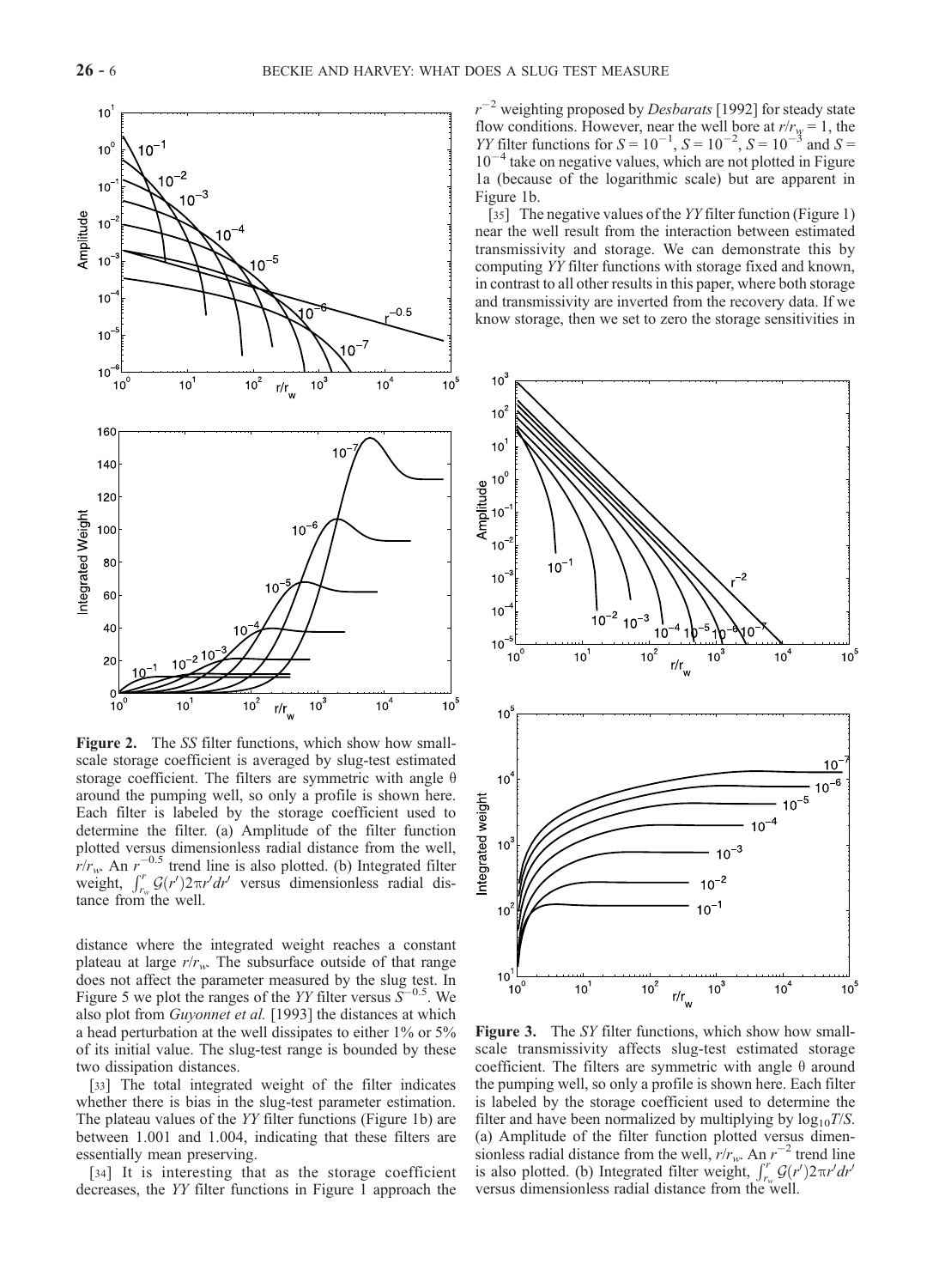

Figure 4. The YS filter functions, which show how smallscale storage affects slug-test estimated transmissivity. The filters are symmetric with angle  $\theta$  around the pumping well, so only a profile is shown here. Each filter is labeled by the storage coefficient used to determine the filter and have been normalized by multiplying by  $-S/\log_{10}T$ . (a) Amplitude of the filter function plotted versus dimensionless radial distance from the well,  $r/r_w$ . Trend lines of  $r^{-0.5}$  and r  $e^{-2}$  are also plotted. (b) Integrated filter weight,  $\int_{r_w}^r G(r') 2\pi r' dr'$  versus dimensionless radial distance from the well.

(2.12). The resulting known-storage filter functions are shown in Figure 6. The filters are positive everywhere and follow an almost exact  $r^{-2}$  behavior, corresponding to the filters used by Desbarats [1994]. Indeed, the negative values of the YY filter function cannot be explained if log transmissivity alone were to contribute to the slug-test measured log transmissivity. It would imply that where the filter is negative, a more conductive zone would lead to a lower estimated transmissivity. In field settings, the storage is not known a priori, and hence the filters computed assuming fixed storage are not appropriate. Later in the paper, we show how these parameters interact in the inverse procedure by analyzing a two-zone slug-test model.

[36] In Figure 2b the plateau values of the SS filter functions are all greater than one, indicating a bias in the slug-test estimate of storage from head-recovery data. The bias increases as the storage coefficient decreases. These results can be interpreted to say that small-scale deviations in storage from some base-case value are amplified in the storage value estimated from slug-test data. Similarly, the dimensionless SY filters in Figure 3, which describe the effects of small-scale transmissivity on the measured storage coefficient, show a very strong influence of transmissivity on storage. We show later that high values of transmissivity are associated with anomalously high values of storage, and low values of transmissivity are associated with anomalously low values of storage.

[37] The influence of storage on the measured log transmissivity is shown in YS filters (Figure 4). These filters integrate to essentially zero (Figure 4b), indicating that small-scale storage has a relatively weak net effect on measured transmissivity value.

#### 3.2. Heterogeneous Aquifer

[38] In this section we examine how well the nonlinear power average filter expression, (2.4) and its approximation (2.5) predict log transmissivity values measured by an analysis of slug test data. We also investigate the relationship between the power averaging exponent  $\omega$  and the integral scale of the smaller scale log transmissivity field.

[39] We analyze 73 different ensembles of log transmissivity fields, each ensemble with a specified statistical structure and containing at least 80 realizations. Realizations on a radial grid are generated as described in the appendix from single-support scale source fields that are defined on a rectangular grid. All the single-support scale fields are in turn generated with isotropic exponential



Figure 5. The slug test range versus radial distance from the well, where the range is defined in two ways: as the distance a specified percentage of the initial perturbation in the slugged well travels according to Guyonnet et al. [1993] and as the distance where the integrated weight of the filter function plateaus to a constant value (Figure 1b).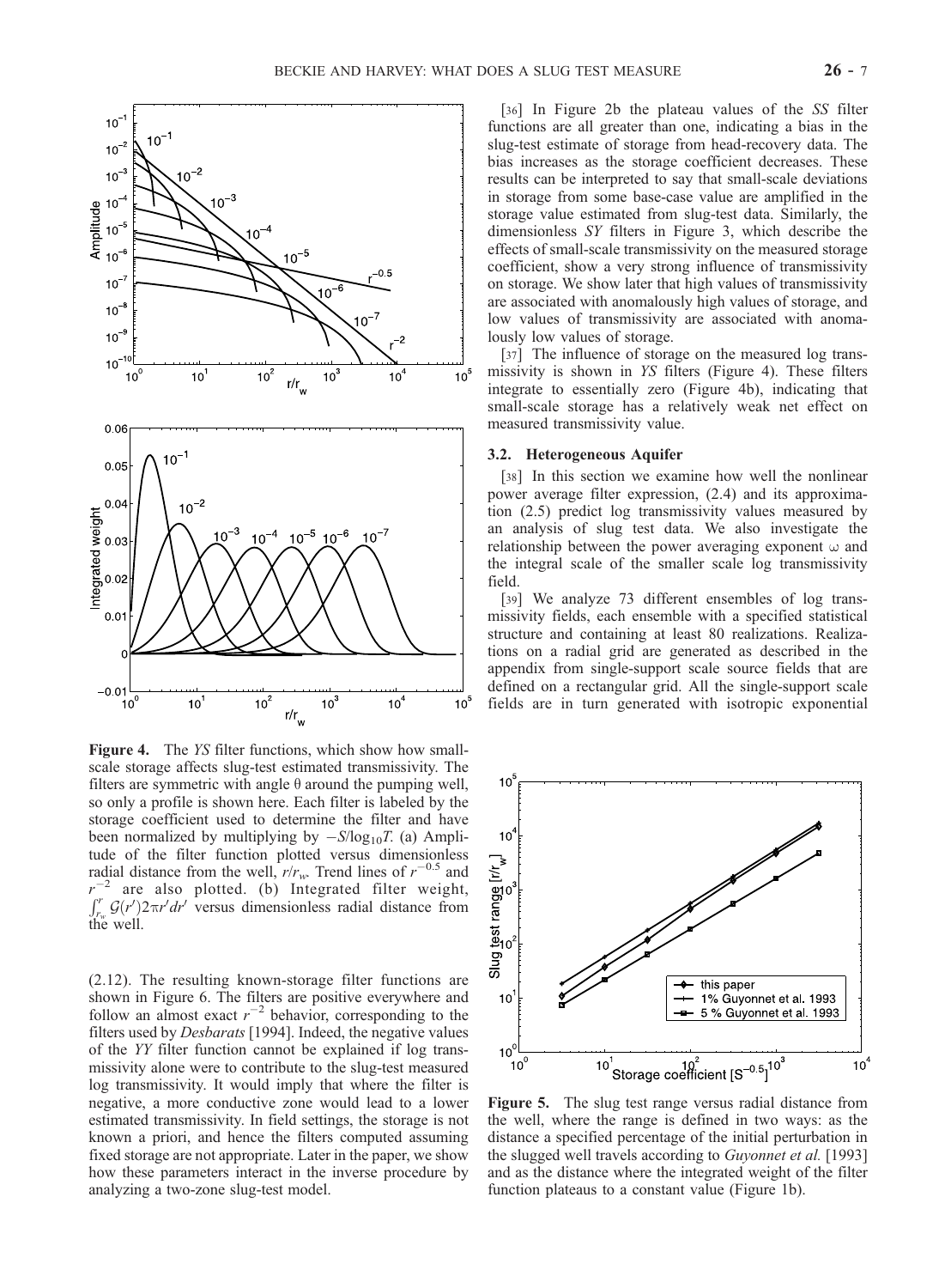

Figure 6. The YY filter functions here computed for the case where storage coefficient is fixed and known (cf. Figure 1). (a) Amplitude of the filter function plotted versus dimensionless radial distance from the well,  $r/r_w$ . An  $r^{-2}$  trend line is also plotted. (b) Integrated filter weight,  $\int_{r_w}^{r} \mathcal{G}(r') 2\pi r' dr'$ versus dimensionless radial distance from the well.

covariance functions that have specified integral scale  $\lambda$  and variance  $\sigma_Y^2$ . The integral scale that we assign to each radialgrid ensemble is the one used to generate the single-support scale source realizations. In the results that follow, we report  $\lambda r_a$ , the integral scale normalized by the range of the filter function  $r_a$ , which is plotted in Figure 5 and depends only upon the value of the storage coefficient and the well bore storage. Storage coefficient values that we use range from  $10^{-1}$  to  $10^{-5}$  (Table 1).

[40] In Figure 7 we plot transmissivity measured by the inversion of slug test response data with the Cooper-Bredehoeft-Papodopolus model (the "true" slug-test transmissivity) versus the transmissivity predicted with the spatial filtering expression (2.4) using the optimal power exponent  $\omega$  and the filter function corresponding to the storage value used to simulate the slug tests. Table 1 provides some of the statistical properties of the corresponding ensembles. The value of normalized integral scale  $\lambda/r_a$  increases from  $\lambda/r_a = 0.06$  in Figure 7a to  $\lambda/r_a = 35.0$  in Figure 7f.

[41] We find that the power exponent is a function of the normalized integral scale of the log transmissivity field,  $\lambda$ /  $r_a$ . In Figure 8 we plot the power exponent  $\omega$  versus the normalized integral scale  $\lambda/r_a$  for all 73 ensembles, where each point represents at least 80 realizations. For values of normalized integral scale less than 0.1, the power exponent is approximately between  $-0.19$  and  $-0.1$ , indicating dominantly geometric averaging (i.e.,  $\omega = 0$ ). As  $\lambda / r_a$  grows, the power exponent grows to a maximum of  $\omega$  = 0.35. There is considerable scatter at larger values of  $\lambda/r_a$ .

[42] The sensitivity of the fits to the value of the power exponent can be seen in Figure 9, which shows the measured transmissivity plotted versus the transmissivity predicted with the spatial filtering expression (2.4) using several values of the power exponent  $\omega$ , including the optimal value. These plots show data from the same realizations as found in Figure 7. The plots show a strong effect of the power exponent on the fit when the normalized integral scale is small. At large values of the integral scale (e.g., Figure 9f), the power exponent has little effect, as indicated by relatively good fits at all values of  $\omega$ . Figure 10 is a cross plot of the power exponent computed using the approximate filter (2.5) and the filter (2.4). The figure shows a very good correspondence between the power exponent computed for the approximate filter and the nonlinear filter. This suggests that the computed power exponents are not strongly affected by fitting artifacts, since the power exponent was determined in a different way for each filter.

## 4. Storage-Transmissivity Interaction

[43] A surprising result in Figure 1 is the negative values of the log transmissivity filter function when the storage coefficient is large. Here we examine the interaction between storage and transmissivity near the well bore by comparing late-time approximations of the analytical solution of the Cooper et al. [1967] model (homogeneous parameters) with that of the finite skin thickness slug-test model of Moench and Hsieh [1985] (two-zone model). We develop the Laplace domain late time approximations to these models in Appendix B, equations (8.7) and (8.8). The Moench and Hsieh [1985] model includes a finite thickness skin of transmissivity  $T_1$  that extends to a radius r' from the well bore, beyond which the transmissivity has the value  $T_2$ .

Table 1. Statistics and Results for Ensembles Used to Produce Figures 7 and  $10^a$ 

| Ensemble | $\lambda/r_a$ | S         | $\omega_{opt}$ | $\sigma_{\ln T}^2$ | $S_V^2$ |
|----------|---------------|-----------|----------------|--------------------|---------|
| a        | 0.06          | $10^{-4}$ | $-0.171$       | 10.6               | 7.93    |
| b        | 0.15          | $10^{-4}$ | $-0.097$       | 10.6               | 6.07    |
| c        | 0.25          | $10^{-3}$ | $-0.056$       | 10.6               | 6.05    |
| d        | 1.25          | $10^{-4}$ | $-0.077$       | 10.6               | 5.76    |
| e        | 10.0          | $10^{-3}$ | $+0.185$       | 10.6               | 4.76    |
|          | 35.0          | $10^{-2}$ | $+0.345$       | 10.6               | 4.76    |
|          |               |           |                |                    |         |

<sup>a</sup>Each ensemble contains a minimum of 80 realizations.  $\sigma_{\ln T}^2$  is the spatial variance of the single support scale ensemble used to create the radial grid ln T fields (see Appendix A).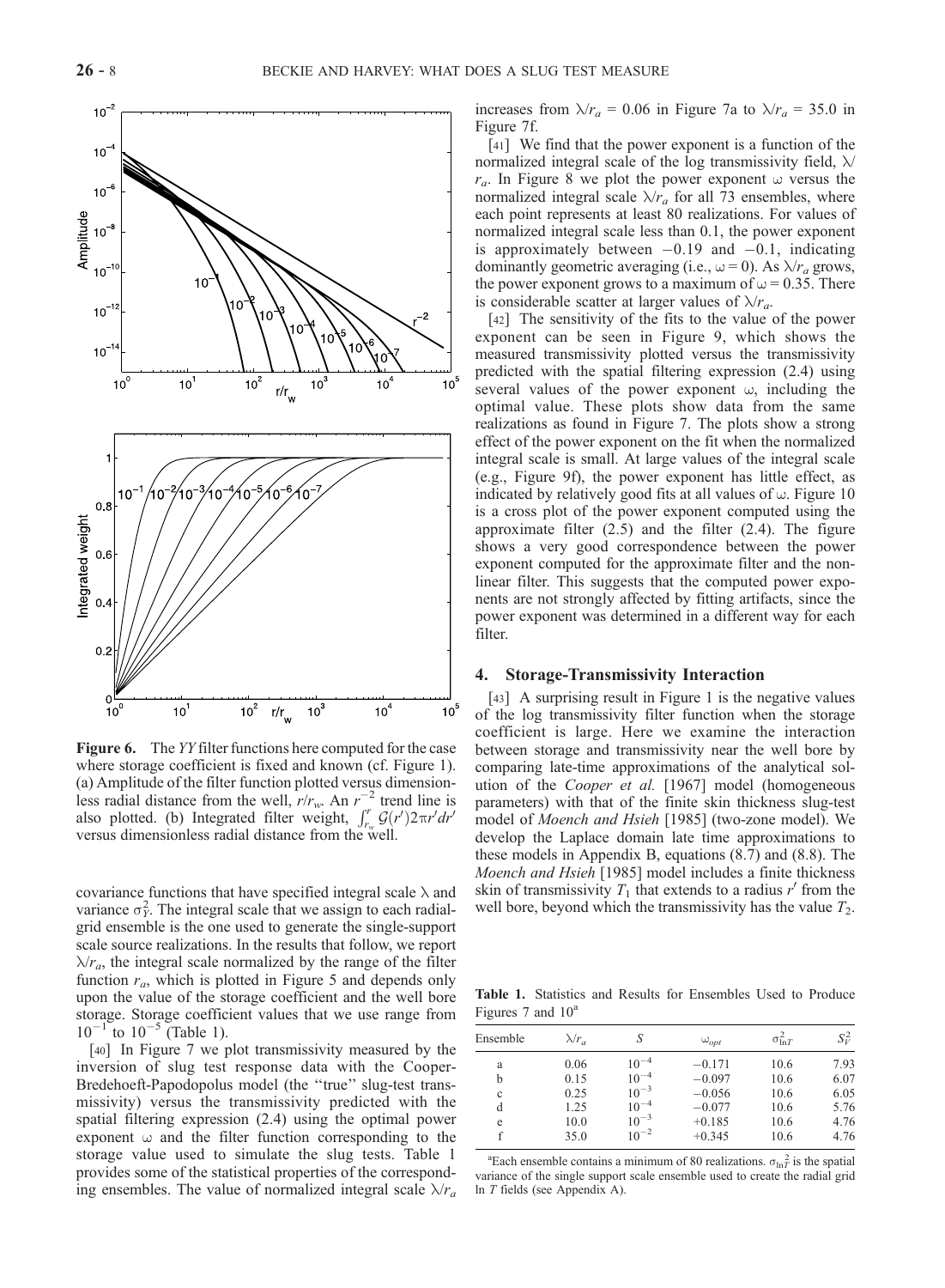

Figure 7. Cross plots of transmissivity estimated by analysis of slug-test recovery data ("true" slug-test") transmissivity) versus transmissivity computed using the power spatial filter. Each point corresponds to one realization of a random field, and each figure  $(a - f)$  corresponds to a different ensemble. Ensemble statistics and the storage coefficient used for the simulations are provided in Table 1.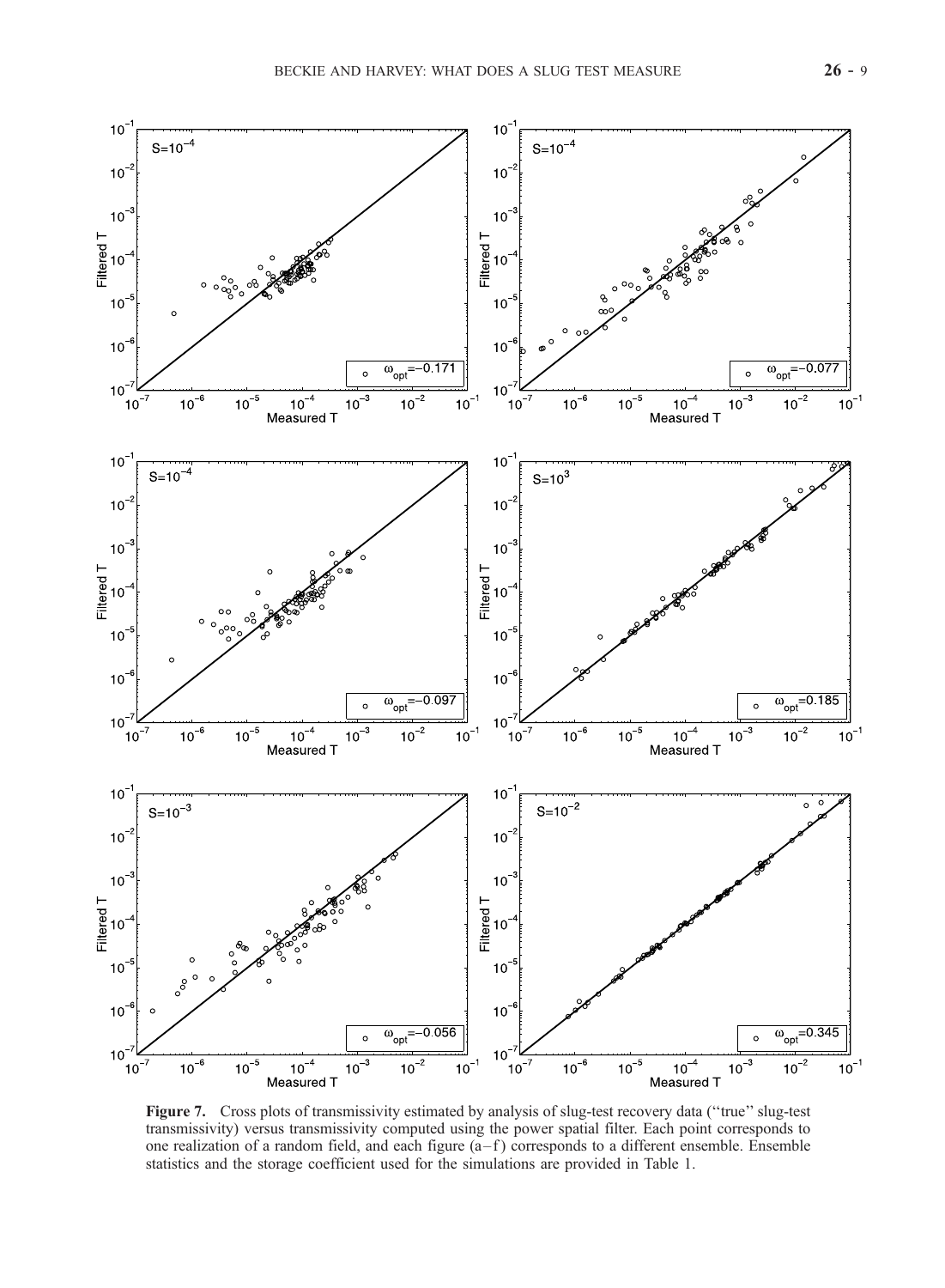

Figure 8. Power exponent versus the ratio of characteristic scale of heterogeneity to the scale of the averaging volume. Each point represents a power exponent determined from a minimum of 80 realizations.

[44] At late times, both models have the same basic form with the following correspondence:

| Homogeneous parameters | Two zone              |
|------------------------|-----------------------|
|                        |                       |
|                        | $-2(T_2/T_1-1)$<br>د، |

[45] Since the approximations  $(8.7)$  and  $(8.8)$  in Appendix B are of the same form, they can mimic each other. When the transmissivity near the well is lower than the transmissivity far from the well, the head response can be mimicked by a system with uniform transmissivity equal to the transmissivity far from the well and a much smaller storage coefficient. When the transmissivity near the well is higher than the transmissivity far from the well, the head response can be mimicked by a system with uniform transmissivity equal to the transmissivity far from the well and a large storage coefficient S.

[46] Our simulations show these two effects quite clearly. Figure 11 is a scatterplot of the storage coefficient versus transmissivity estimated from head response data using the Cooper et al. [1967] model with homogeneous transmissivity. The head response data is produced by simulations in heterogeneous transmissivity fields. The plotted storages and transmissivities come from a combination of a number of ensembles where the true storage coefficient is  $10^{-4}$  and the estimated storage is bounded in the estimation routine to be between  $10^{-9}$  and  $10^{0}$ . As can be seen in Figure 11, low values of estimated storage coefficient are associated with low values of transmissivity and high values of estimated storage coefficient are predominantly associated with high values of transmissivity.

[47] The interaction between storage and transmissivity of the inner zone can be quantified using the late time approximations presented in Appendix B. If the homogeneous parameter model is used to analyze the late time solution of the two zone model, then the estimated S, denoted  $S_{est}$ , is related to the true S through the correspondence given above. Taking logarithms and rearranging, we have,

$$
\ln(S_{est}) = \ln \left[ S \left( \frac{r'}{r_w} \right)^2 \right] - \frac{1}{T_1} \left[ \ln \left( \frac{r'}{r_w} \right)^{2T_2} \right]. \tag{4.1}
$$

If r',  $r_w$ , and  $T_2$  are kept fixed, then the above equation shows that  $ln(S_{est})$  is negatively correlated to  $1/T_1$ .

[48] This correlation explains the negative values of the spatial filters computed when both  $T$  and  $S$  are simultaneously estimated (Figure 1). When the head response is fit with both parameters free to vary, the storage value compensates for the transmissivity. It can be seen in Figure 1b that this effect is only significant for large storages and very near the well.

#### 5. Discussion

[49] Our results in Figure 8 show that the power exponent depends upon the integral scale of the transmissivity field. However, Figure 9 shows that geometric averaging ( $\omega = 0$ ) provides a good fit for all ensembles and for all storage values we examine between  $S = 10^{-1}$  to  $S = 10^{-7}$  (results not shown). Our results are in accord with the geometric averaging employed by Desbarats [1992], and consistent with well-established bounds for uniform radial flow in two dimensions [Cardwell and Parsons, 1945]. Indeed, *Desbarats* [1994] introduces the power exponent to account for three-dimensional flow effects. For two-dimensional transient flow considered here, a power exponent of  $\omega = 0$  is probably adequate for most applications given the uncertainty in the value of  $\lambda r_a$ , the integral scale of the transmissivity field. In situations where there are significant three-dimensional flow effects during the slug test then a power law filter may be necessary.

[50] We should note that we find no relationship between the power exponent and the spatially filtered variance of the log transmissivity field  $S_V^2$ . In Table 1,  $S_V^2$  decreases with increasing integral scale  $\lambda r_a$ . This trend can be explained by the approximate  $r^{-2}$  weighting in the definition of the spatially filtered variance. As  $\lambda/r_a$  increases, the field becomes smoother near the well, which receives the largest weight in the  $S_V^2$  computation. The realizations used for Figures 7 and 9, summarized in Table 1, are all strongly heterogeneous where the variances of the single-support scale fields are all  $\sigma_{\ln T}^2 = 10.6$ .

[51] The shape of the filter function is primarily affected by the dynamics of the slug test and the inverse methodology. The quantity and type of fitting data and the number of parameters in the inverse procedure affect the filter function. In this work, the filters in Figures  $1-4$  and 6 are computed with data collected over the entire slug-test response, from early time until the dimensionless displacement in the well bore  $H_{wb}(t)/H_{wb}(0)$  is less than  $10^{-2}$ . Using early or late time data only, would lead to a different filter shape, and the effect of reducing the number of parameters by fixing the storage is evident by comparing Figures 1 and 6.

[52] While our analysis supports the observation that storage is poorly estimated by the slug test, the effect of storage on transmissivity estimates is more subtle. The most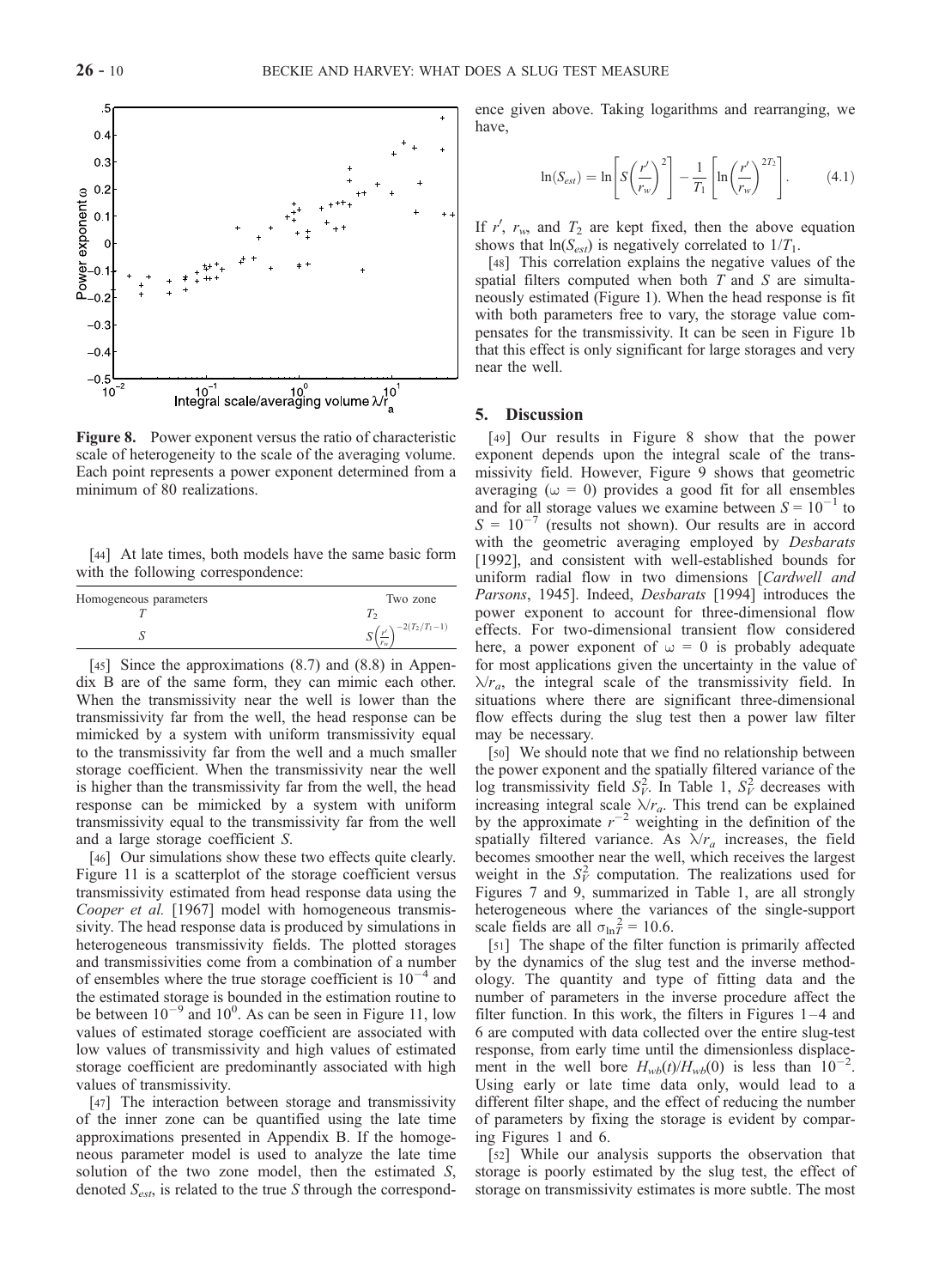

Figure 9. The same cross plots as found in Figure 7. To show the sensitivity of the power spatial filter to the power exponent  $\omega$ , the plots here include transmissivities determined using the power spatial filter with the power exponent set to  $\omega = -1$ , 0, + 1, in addition to the optimal values. Each point corresponds to one realization of a random field, and each figure  $(a - f)$  corresponds to a different ensemble. Ensemble statistics and the storage coefficient used for the simulations are provided in Table 1.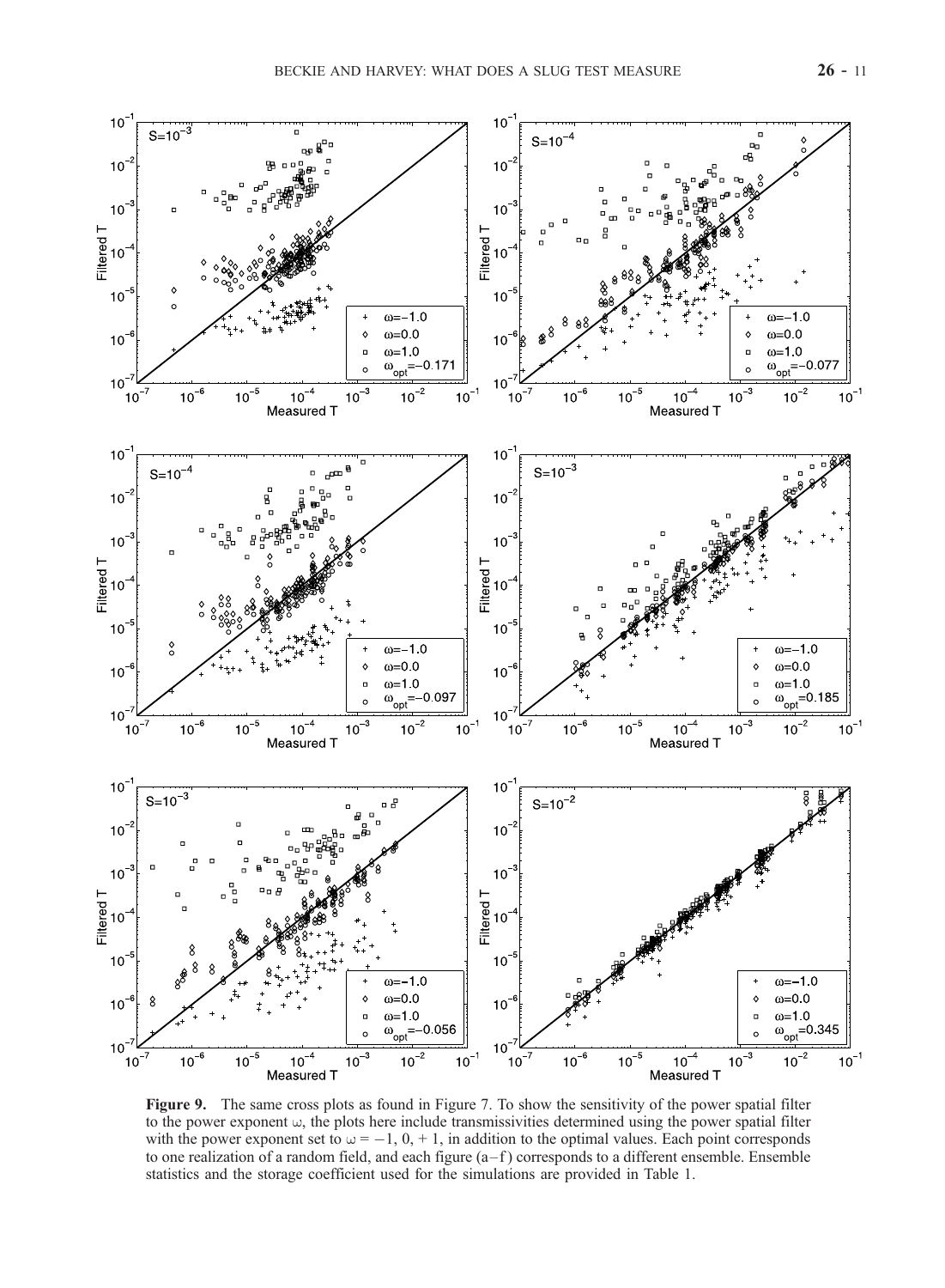

Figure 10. A cross plot showing the power exponent determined using the nonlinear power spatial filter expression versus the approximate spatial filter expression.

important effect is that on the YY filter functions in Figures 1 and 6. As storage decreases the support volumes of the YY filters increase. A second and smaller effect is through the YS filter function. Indeed, according to spatial-filter model (2.4), slug-test log transmissivity can be estimated from the smaller scale transmissivity by (for  $\omega = 0$ )

$$
Y(x) = \int_{V} \mathcal{G}_{YY}(x - x')y(x')dx' + \int_{V} \mathcal{G}_{YS}(x - x')s(x')dx'.
$$
 (5.1)

In our investigation of heterogeneous aquifers, we are able to drop the second term since storage was spatially homogeneous and the YS filter in Figure 4b integrates to zero. If storage is not spatially homogeneous, then the smaller-scale storage will affect the value of the estimated log transmissivity through the YS term in (5.1) above, but the net effect still should be small, as the YS filter integrates to zero.

[53] The filtering approach we present here can be applied to estimation problems. The filter then provides a relationship between parameters measured on two different scales. Using the filtering relationship it is possible to develop estimation schemes where parameters measured on one scale are used to constrain parameter estimates on another scale [Desbarats, 1994].

## 6. Conclusions

[54] The measurement of transmissivity by the analysis of slug-test head-response data from a fully completed well in a confined aquifer can be represented as a weighted spatial power average of the log transmissivity proximal to the well. In our approach, the weighting is given by spatial filters that are functions of the aquifer storage. The power exponent of the power average depends upon the ratio of the integral scale of the log transmissivity field,  $\lambda$  to the  $r_a$ , the range or characteristic size of the filter functions. The power exponents that produce the best fit between the measured transmissivity and that predicted with the spatial filter, take values from  $\omega = -0.19$  to  $\omega = 0.345$ , increasing as the ratio of heterogeneity size to slug-test averaging size  $\lambda/r_a$ increases. Even so, relatively good fits can be obtained for all fields with the power exponent of  $\omega = 0$ , which corresponds to geometric averaging. The fully nonlinear power averaging expression is also well approximated by an expression originally developed by Desbarats [1992], and which can be used in geostatistical estimation problems.

[55] Our results are somewhat encouraging for the usefulness of slug tests to estimate transmissivities, but indicate the dubious value of slug tests for estimating storage coefficients. The estimated transmissivity is unbiased, and is less sensitive to near-well heterogeneities in transmissivity because the estimated storage accounts for much of the effects of these near-well heterogeneities. The transmissivity estimate does not appear to be strongly influenced by storage coefficient properties. In contrast, the storage coefficient is strongly influenced by the transmissivity and the estimated storage is biased.

[56] The spatial filter functions provide insight into the volume measured by a slug test, but their application to field tests poses a dilemma: the filter function depends strongly upon the storage coefficient of the aquifer, yet the slug-test estimate of the storage coefficient is not likely to be correct. Thus the filter function may best be selected using independently estimated storage coefficients.

## Appendix A

[57] In this appendix we describe the method we use to generate heterogeneous log transmissivity fields for a radial coordinate grid. We first generate a  $2048 \times 2048$  log transmissivity field with square gridblocks and a prescribed correlation structure using a Fast Fourier Transformation technique [Fenton, 1990]. We then essentially map this field onto the radial grid using the following algorithm.



Figure 11. A cross plot showing estimated storage versus estimated transmissivity for a number of realizations where the true storage is  $10^{-4}$ . Each point corresponds to a slug test analysis of data simulated in a different realization of the transmissivity field.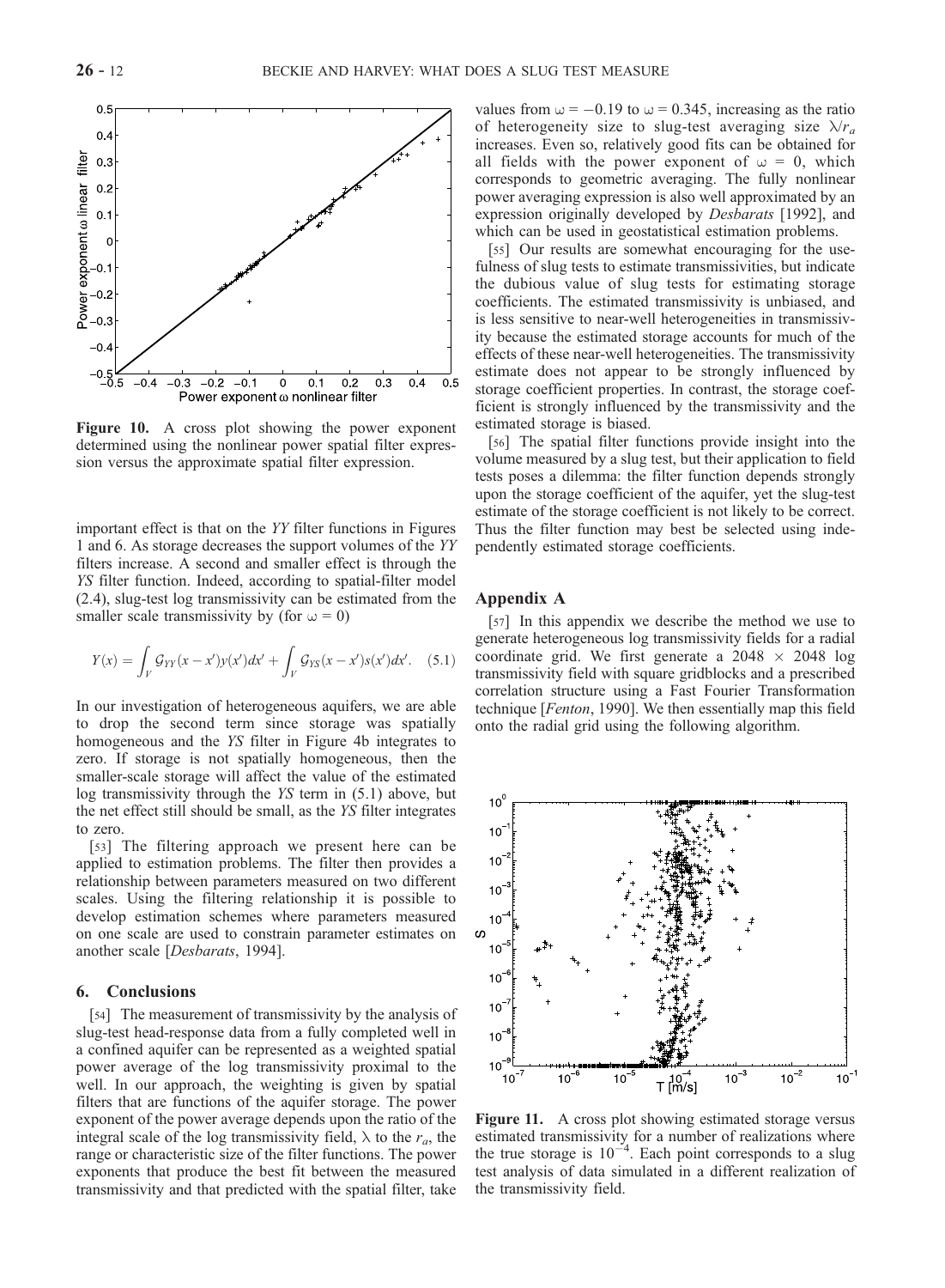[58] We determine the radial and angular coordinates of the center of each the gridblock of the square grid from an origin at the center of the square grid. We then determine the gridblock of the radial grid that contains those coordinates and assign to that gridblock the value of log transmissivity from the square grid. Larger gridblocks of the radial grid may contain the center of many gridblocks from the square grid. In that case, the log transmissivity values from those square gridblocks are arithmetically averaged (or the transmissivity values are geometrically averaged). Where radial gridblocks are small near the well, some radial gridblocks are not assigned log transmissivity values after all the gridblocks from the square grid have been mapped. To those gridblocks we assign the log transmissivity value from the gridblock of the square grid that contains the coordinates of the centroid of the unassigned gridblock from the radial grid. As the square grid is typically somewhat smaller than the radial grid, some gridblocks of the radial grid at large radius also remain unassigned after each gridblock of the square grid is mapped. These unassigned distal gridblocks are assigned the average log transmissivity value of the square grid.

[59] The algorithm is admittedly a crude mapping. Alternatively, there are more elaborate approaches. One could define a statistical structure of a log transmissivity field at some fine scale. If radial gridblock log transmissivities were considered spatial averages of that finescale log transmissivity, then the local averaging theory presented by Vanmarcke [1983, chap. 6] could be used to determine the correlation between each pair of local averages of log transmissivities. The resulting covariance matrix could be used to generate realizations on the radial grid using the L-U decomposition method of Alabert [1987]. This general approach is not practical for the large  $81 \times 81$  gridblock grid that we use here, and would not avoid the variable support scale problem that is encountered on the radial grid.

## Appendix B

[60] In this appendix, we develop late time approximations for the Laplace domain solutions to the Cooper et al. [1967] homogeneous parameter model and the two-zone model of Moench and Hsieh [1985]. Cooper et al. [1967] provide the following Laplace domain solution to their model, given by equations  $(2.6)$  –  $(2.9)$ ,

$$
\frac{\bar{h}_{wb}(p)}{H_{wb}(0)} = \frac{K_0(\beta)/p}{K_0(\beta) + \frac{2\alpha}{\beta}K_1(\beta)},
$$
\n(8.1)

where  $h_{wb}$  is the Laplace domain well bore head solution, p is the Laplace domain coordinate,  $K_0$  and  $K_1$  are modified Bessel functions of the second kind of zero and first order, respectively,  $\alpha = S(\frac{r_w}{r_c})^2$  and  $\beta = r_w \sqrt{\frac{p_S}{T}}$ .

[61] The Laplace domain solution to the two-zone model of Moench and Hsieh [1985] is

$$
\frac{\bar{h}_{wb}(p)}{H_{wb}(0)} = \frac{A[\Delta_1 K_0(B_1) - \Delta_2 l_0(B_1)]/p}{C_1 \Delta_1 - C_2 \Delta_2},
$$
\n(8.2)

where

$$
C_1 = AK_0(B_1) + B_1K_1(B_1), \t\t(8.3)
$$

$$
C_2 = Al_0(B_1) - B_1 l_1(B_1), \qquad (8.4)
$$

$$
\Delta_1 = \frac{T_2}{T_1} l_0(B_1 r'_d) K_1(B_2 r'_d) + \sqrt{\frac{T_2}{T_1}} l_1(B_1 r'_d) K_0(B_2 r'_d), \quad (8.5)
$$

$$
\Delta_2 = \frac{T_2}{T_1} K_0 (B_1 r'_d) K_1 (B_2 r'_d) + \sqrt{\frac{T_2}{T_1}} K_1 (B_1 r'_d) K_0 (B_2 r'_d), \quad (8.6)
$$

and where  $A = \frac{pr_c^2}{2T_1}$ ,  $B_1 = r_w \sqrt{\frac{pS}{T_1}}$  $\sqrt{\frac{pS}{T_1}} B_2 = r_w \sqrt{\frac{pS}{T_2}}$  $\sqrt{\frac{pS}{T_2}}$ ,  $r_d' = r'/r_w$ ,  $l_0$ ,  $l_1$ are the first and second order of the modified Bessel functions of the first kind.

[62] Late time approximations  $(t \to \infty \text{ or } p \to 0)$  to these solutions can be developed by using asymptotic approximations to the Bessel functions [e.g., Sageev, 1986],  $K_0(x)$  $\rightarrow$  -ln(x),  $K_1(x) \rightarrow 1/x$ ,  $l_0(x) \rightarrow 1$  and  $l_1(x) \rightarrow x/2$ . The late time approximation to the *Cooper et al.* [1967] model is

$$
\frac{\bar{h}_{wb}(p)}{H_{wb}(0)} = \frac{\ln\left(r_w\sqrt{\frac{pS}{T}}\right)}{p\left[\ln\left(r_w\sqrt{\frac{pS}{T}}\right)\right] - \frac{2T}{r_c^2}}.\tag{8.7}
$$

[63] We produce a late time approximation to the two zone model of *Moench and Hsieh* [1985] substituting the asymptotic forms of the Bessel functions and by neglecting terms of order p in comparison to terms of order  $ln(p)$ , terms of order  $p^2$  in comparison to terms of order p and Last,  $r_w$ of order  $p^2$  in comparison to terms of order p and Last,  $r_w$ <br>and  $r'$  are neglected in comparison to  $r_c\sqrt{S}$ . Neglecting  $r'$  in and *r* are neglected in comparison to  $r_c \sqrt{S}$ . Neglecting *r* in comparison to  $r_c \sqrt{S}$  implies that the thickness of the inner zone must be small in comparison to the ratio of well bore storage to aquifer storage. The resulting late time approximation is

$$
\bar{h}_{wb}(p) = \frac{\ln\left(r_w \sqrt{\frac{pS}{T_2} \left(\frac{r'}{r_w}\right)^{-2T_2/T_1 - 1}}\right)}{p \left\{\ln\left(r_w \sqrt{\frac{pS}{T_2} \left(\frac{r'}{r_w}\right)^{-2T_2/T_1 - 1}}\right) - \frac{2T_2}{r_c^2}\right\}}.
$$
\n(8.8)

#### References

- Alabert, F. G., The practice of fast conditional simulations through the LU decomposition of the covariance matrix, Math. Geol., 19(5), 369-386, 1987.
- Barker, J. A, and J. H. Black, Slug tests in fissured aquifers, Water Resour. Res., 19(6), 1558 – 1564, 1983.
- Beckie, R. D., A comparison of methods to determine measurement support volumes, Water Resour. Res., 37(4), 925 – 936, 2001.
- Bouwer, H., The Bouwer Rice slug test An update, Ground Water, 27(3), 305 – 309, 1989.
- Bouwer, H., and R. C. Rice, A slug tests for determining hydraulic conductivity of unconfined aquifers with completely or partially penetrating wells, Water Resour. Res., 12(3), 423 – 428, 1976.
- Brown, D. L., T. N. Narasimhan, and Z. Demir, An evaluation of the Bouwer and Rice method of slug test analysis, Water Resour. Res.,  $31(5)$ ,  $1239 - 1246$ ,  $1995$ .
- Butler, J. J., Jr., and J. M. Healey, Relationship between pumping-test and slug-test parameters: Scale effect or artifact?, Ground Water,  $36(2)$ ,  $305-$ 313, 1998.